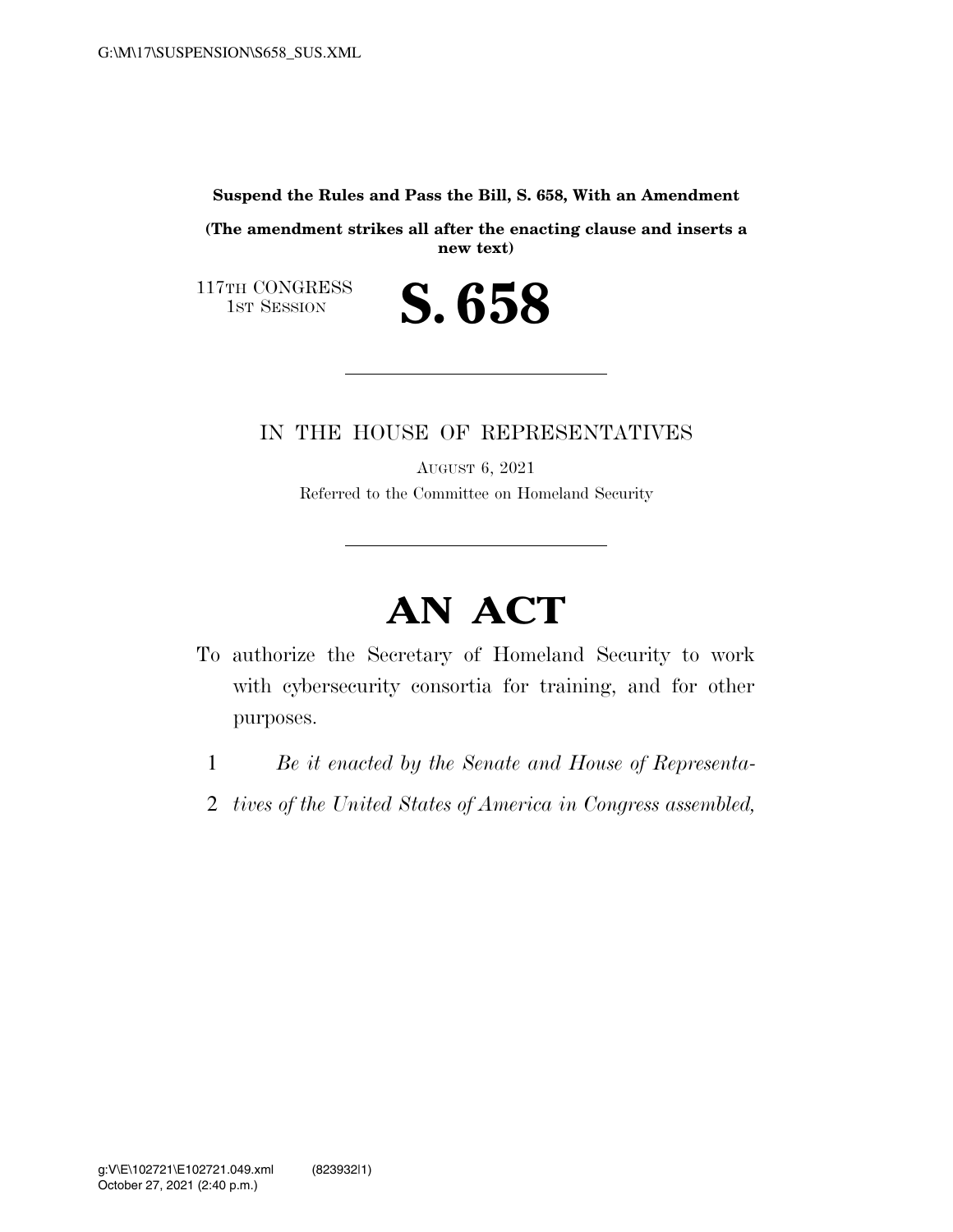$\mathfrak{D}$ 

## **SECTION 1. SHORT TITLE.**

 This Act may be cited as the ''National Cybersecurity Preparedness Consortium Act of 2021''.

## **SEC. 2. NATIONAL CYBERSECURITY PREPAREDNESS CON-SORTIUM.**

 (a) IN GENERAL.—The Secretary may work with one or more consortia to support efforts to address cybersecu-rity risks and incidents.

 (b) ASSISTANCE TO DHS.—The Secretary may work with one or more consortia to carry out the Secretary's 11 responsibility pursuant to section  $2202(e)(1)(P)$  of the Homeland Security Act of 2002 (6 U.S.C. 652(e)(1)(P)) to—

 (1) provide training and education to State, Tribal, and local first responders and officials spe- cifically for preparing for and responding to cyberse- curity risks and incidents, in accordance with appli-cable law;

 (2) develop and update a curriculum utilizing existing training and educational programs and models in accordance with section 2209 of the Homeland Security Act of 2002 (6 U.S.C. 659), for State, Tribal, and local first responders and officials, related to cybersecurity risks and incidents;

 (3) provide technical assistance services, train-ing, and educational programs to build and sustain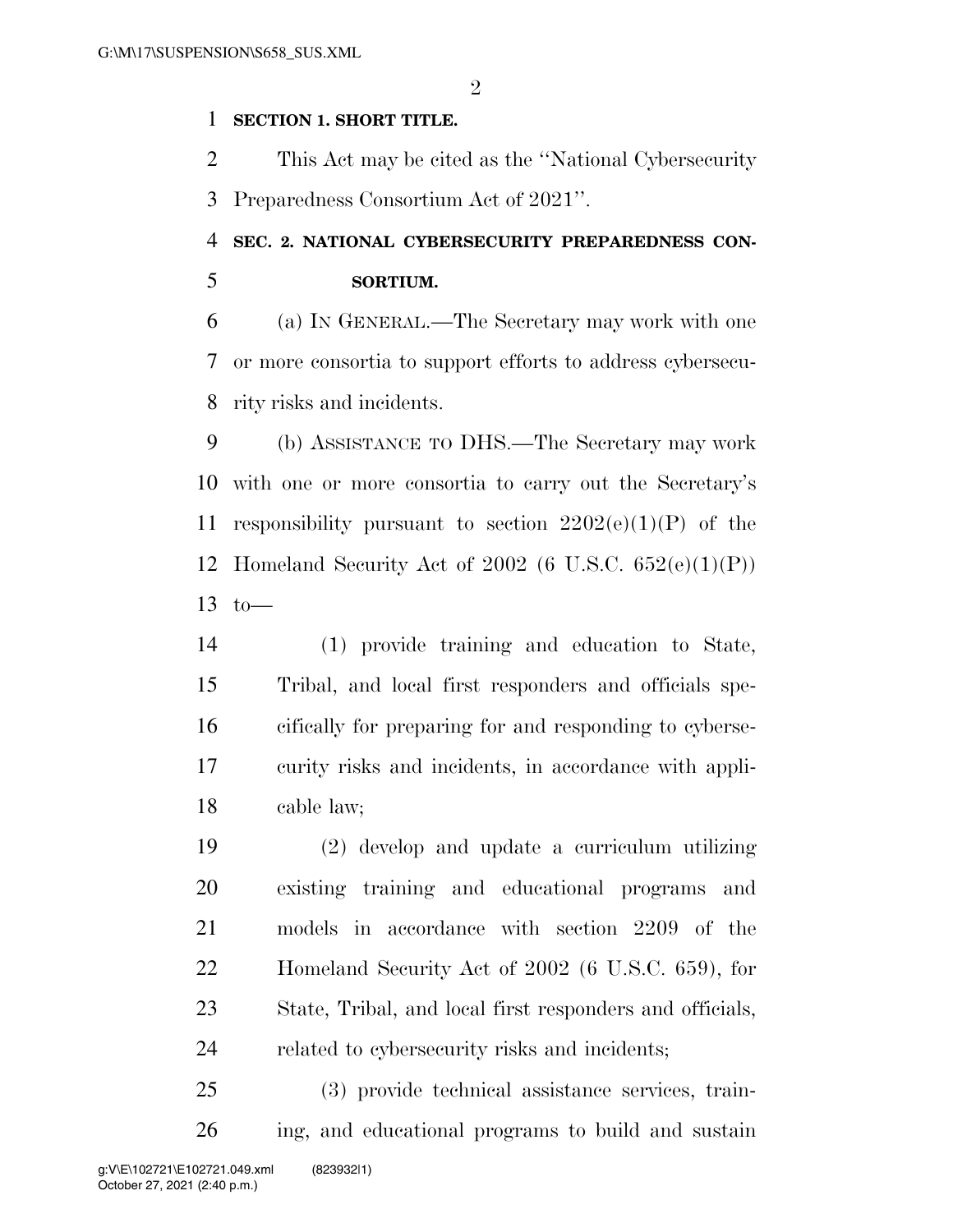capabilities in support of preparedness for and re- sponse to cybersecurity risks and incidents, including threats of acts of terrorism, in accordance with such section 2209;

 (4) conduct cross-sector cybersecurity training, education, and simulation exercises for entities, in- cluding State and local governments and Tribal or- ganizations, critical infrastructure owners and opera- tors, and private industry, to encourage community- wide coordination in defending against and respond- ing to cybersecurity risks and incidents, in accord- ance with section 2210(c) of the Homeland Security Act of 2002 (6 U.S.C. 660(c));

 (5) help States, Tribal organizations, and com- munities develop cybersecurity information sharing programs, in accordance with section 2209 of the Homeland Security Act of 2002 (6 U.S.C. 659), for the dissemination of homeland security information related to cybersecurity risks and incidents;

 (6) help incorporate cybersecurity risk and inci- dent prevention and response into existing State, Tribal, and local emergency plans, including con-tinuity of operations plans; and

 (7) assist State governments and Tribal organi-zations in developing cybersecurity plans.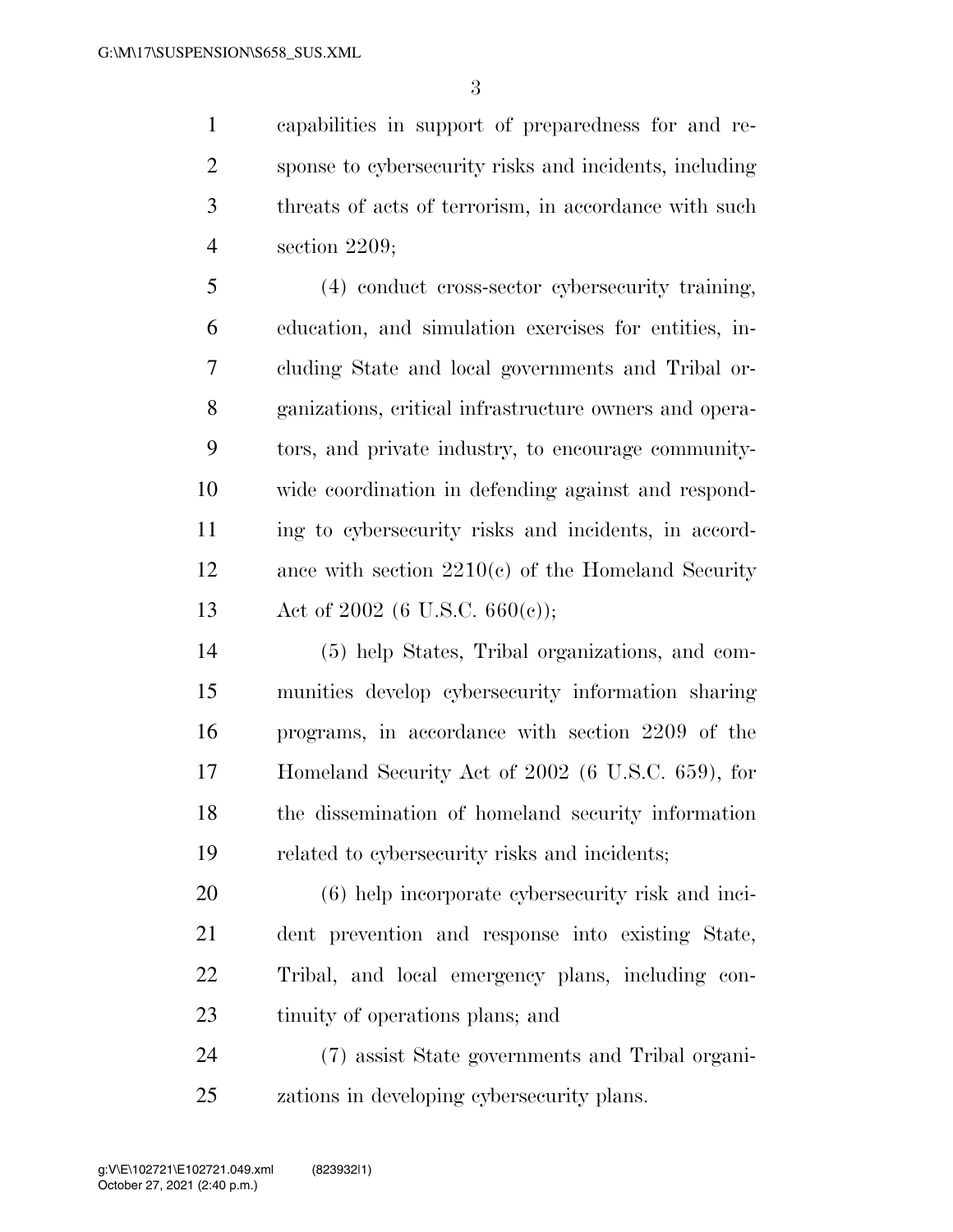(c) CONSIDERATIONS REGARDING SELECTION OF A CONSORTIUM.—In selecting a consortium with which to work under this Act, the Secretary shall take into consid-eration the following:

 (1) Prior experience conducting cybersecurity training, education, and exercises for State and local entities.

 (2) Geographic diversity of the members of any such consortium so as to maximize coverage of the different regions of the United States.

 (3) The participation in such consortium of one or more historically Black colleges and universities, Hispanic-serving institutions, Tribal Colleges and Universities, other minority-serving institutions, and community colleges that participate in the National Centers of Excellence in Cybersecurity program, as carried out by the Department of Homeland Secu-rity.

 (d) METRICS.—If the Secretary works with a consor- tium under subsection (a), the Secretary shall measure the effectiveness of the activities undertaken by the consor-tium under this Act.

 (e) OUTREACH.—The Secretary shall conduct out- reach to universities and colleges, including, in particular, outreach to historically Black colleges and universities,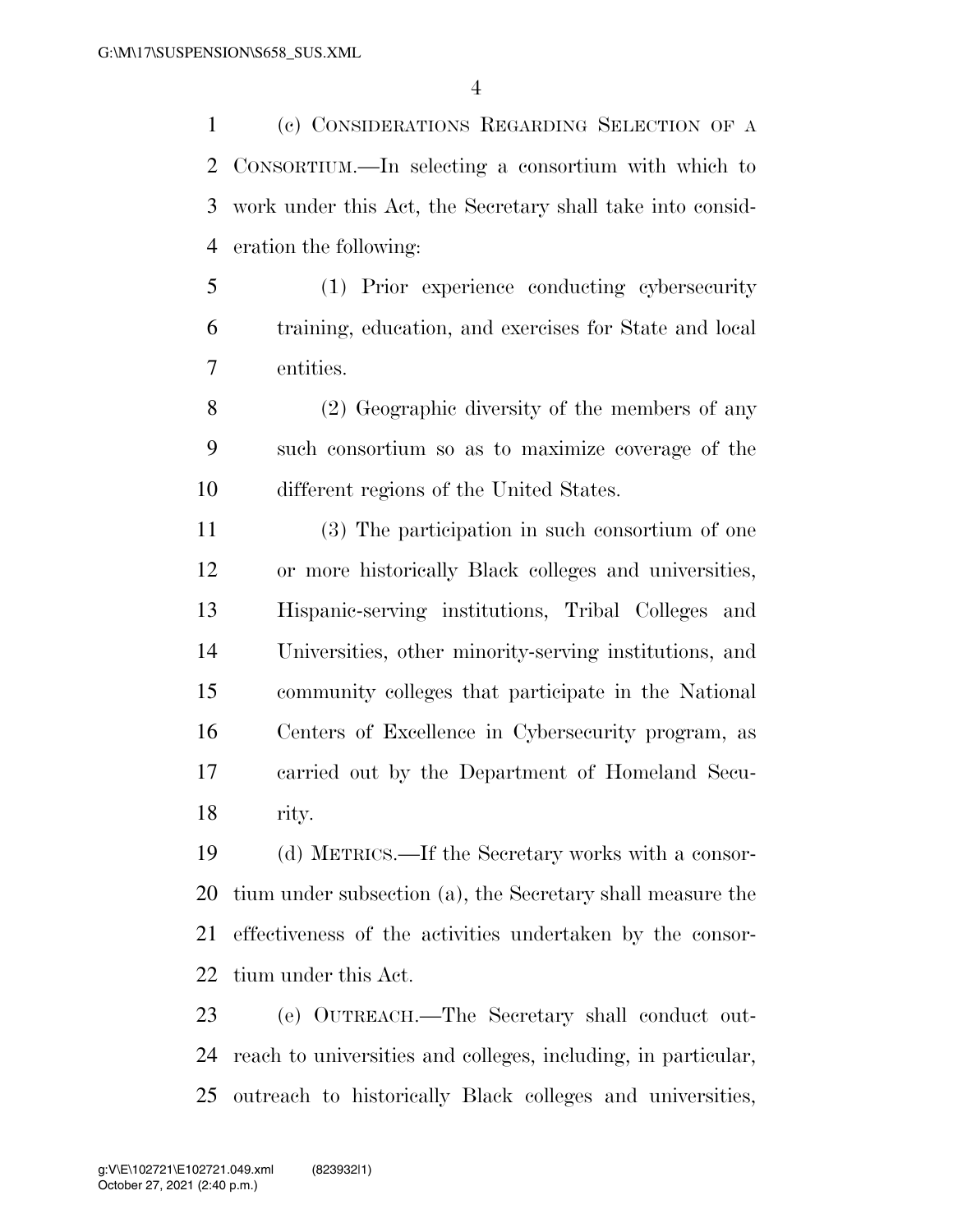Hispanic-serving institutions, Tribal Colleges and Univer- sities, other minority-serving institutions, and community colleges, regarding opportunities to support efforts to ad- dress cybersecurity risks and incidents, by working with the Secretary under subsection (a).

 (f) RULE OF CONSTRUCTION.—Nothing in this sec- tion may be construed to authorize a consortium to control or direct any law enforcement agency in the exercise of the duties of the law enforcement agency.

(g) DEFINITIONS.—In this section—

 (1) the term ''community college'' has the meaning given the term ''junior or community col- lege'' in section 312 of the Higher Education Act of 1965 (20 U.S.C. 1058);

 (2) the term ''consortium'' means a group pri- marily composed of nonprofit entities, including aca- demic institutions, that develop, update, and deliver cybersecurity training and education in support of homeland security;

 (3) the terms ''cybersecurity risk'' and ''inci- dent'' have the meanings given those terms in sec- tion 2209(a) of the Homeland Security Act of 2002 23 (6 U.S.C. 659(a));

 (4) the term ''Department'' means the Depart-ment of Homeland Security;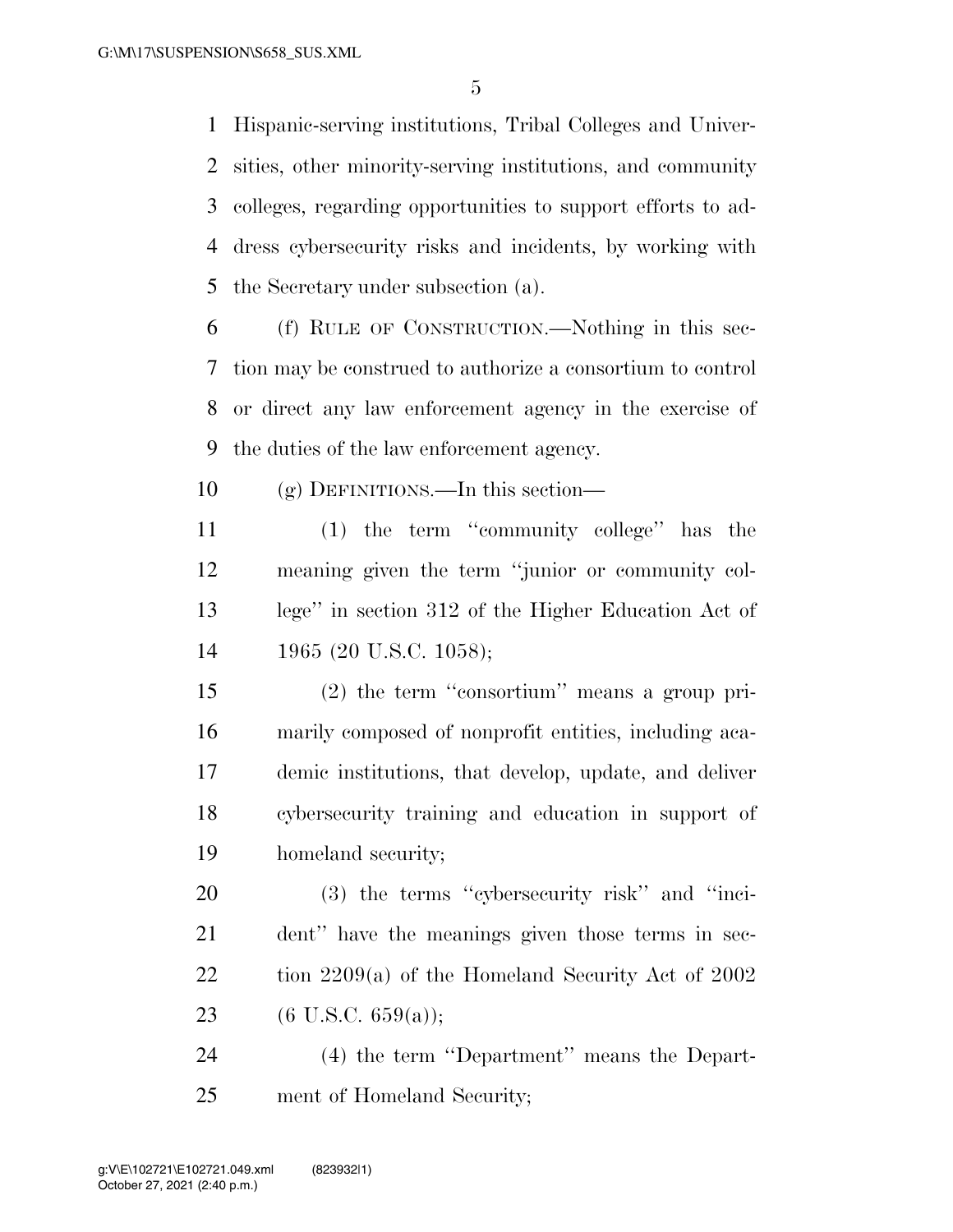| $\mathbf{1}$   | (5) the term "Hispanic-serving institution" has        |
|----------------|--------------------------------------------------------|
| $\overline{c}$ | the meaning given the term in section 502 of the       |
| 3              | Higher Education Act of 1965 (20 U.S.C. 1101a);        |
| $\overline{4}$ | (6) the term "historically Black college and uni-      |
| 5              | versity" has the meaning given the term "part B in-    |
| 6              | stitution" in section 322 of the Higher Education      |
| 7              | Act of 1965 (20 U.S.C. 1061);                          |
| 8              | (7) the term "minority-serving institution"            |
| 9              | means an institution of higher education described     |
| 10             | in section $371(a)$ of the Higher Education Act of     |
| 11             | 1965 (20 U.S.C. 1067q(a));                             |
| 12             | (8) the term "Secretary" means the Secretary           |
| 13             | of Homeland Security;                                  |
| 14             | (9) The term "State" means any State of the            |
| 15             | United States, the District of Columbia, the Com-      |
| 16             | monwealth of Puerto Rico, the United States Virgin     |
| 17             | Islands, Guam, American Samoa, the Common-             |
| 18             | wealth of the Northern Mariana Islands, and any        |
| 19             | possession of the United States;                       |
| 20             | (10) the term "Tribal Colleges and Univer-             |
| 21             | sities" has the meaning given the term in section      |
| 22             | 316 of the Higher Education Act of 1965 (20            |
| 23             | U.S.C. $1059c$ ; and                                   |
| 24             | (11) the term "Tribal organization" has the            |
| 25             | meaning given the term in section $4(e)$ of the Indian |